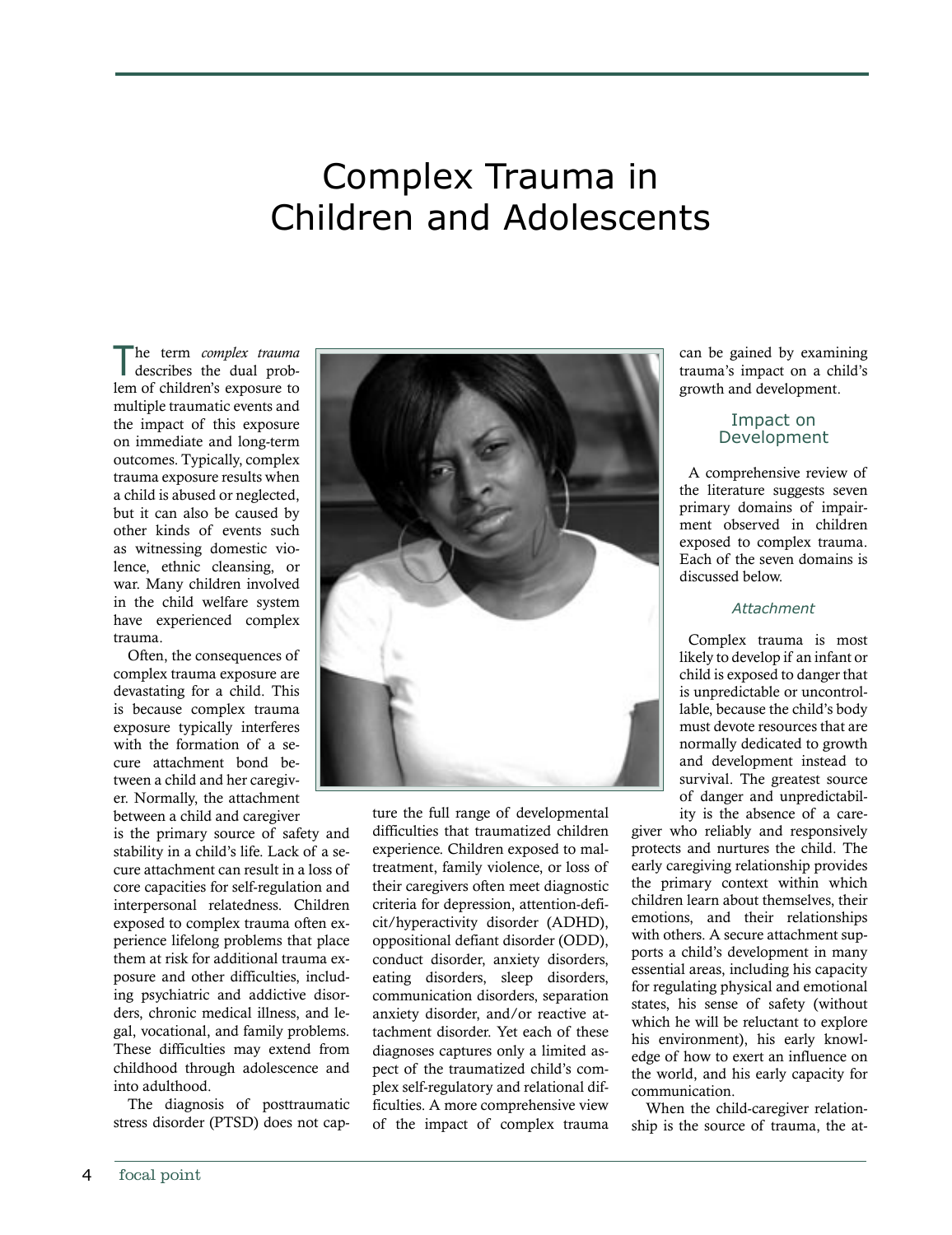tachment relationship is severely compromised. Caregiving that is erratic, rejecting, hostile, or abusive leaves a child feeling helpless and abandoned. In order to cope, the child attempts to exert some control, often by disconnecting from social relationships or by acting coercively towards others. Children exposed to unpredictable violence or repeated abandonment often learn to cope with threatening events and emotions by restricting their processing of what is happening around them. As a result, when they confront challenging situations, they cannot formulate a coherent, organized response. These children often have great difficulty regulating their emotions, managing stress, developing concern for others, and using language to solve problems. Over the long term, the child is placed at high risk for ongoing physical and social difficulties due to:

- 1. Increased susceptibility to stress (e.g., difficulty focusing attention and controlling arousal),
- 2. Inability to regulate emotions without outside help or support (e.g., feeling and acting overwhelmed by intense emotions), and
- 3. Inappropriate help-seeking (e.g., excessive help-seeking and dependency or social isolation and disengagement).

#### *Biology*

 Toddlers or preschool-aged children with complex trauma histories are at risk for failing to develop brain capacities necessary for regulating emotions in response to stress. Trauma interferes with the integration of left and right hemisphere brain functioning, such that a child cannot access rational thought in the face of overwhelming emotion. Abused and neglected children are then prone to react with extreme helplessness, confusion, withdrawal, or rage when stressed.

 In middle childhood and adolescence, the most rapidly developing brain areas are those that are crucial for success in forming interpersonal relationships and solving problems. Traumatic stressors or deficits in selfregulatory abilities impede this development, and can lead to difficulties in emotional regulation, behavior, consciousness, cognition, and identity formation.

 It is important to note that supportive and sustaining relationships with adults—or, for adolescents, with peers—can protect children and adolescents from many of the consequences of traumatic stress. When interpersonal support is available, and when stressors are predictable, escapable, or controllable, children and adolescents can become highly resilient in the face of stress.

# *Affect Regulation*

 Exposure to complex trauma can lead to severe problems with affect regulation. Affect regulation begins with the accurate identification of internal emotional experiences. This requires the ability to differentiate among states of arousal, interpret these states, and apply appropriate labels (e.g. "happy," "frightened"). When children are provided with inconsistent models of affect and behavior (e.g., a smiling expression paired with rejecting behavior) or with inconsistent responses to affective display (e.g., child distress is met inconsistently with anger, rejection, nurturance, or neutrality), no coherent framework is provided through which to interpret experience.

Following the identification of an

abuse).

 The existence of a strong relationship between early childhood trauma and subsequent depression is well-established. Recent twin studies, considered one of the highest forms of clinical scientific evidence because they can control for genetic and family factors, have conclusively documented that early childhood trauma, especially sexual abuse, dramatically increases risk for major depression, as well as many other negative outcomes. Not only does childhood trauma appear to increase the risk for major depression, it also appears to predispose toward earlier onset of depression, as well as longer duration, and poorer response to standard treatments.

## *Dissociation*

 Dissociation is one of the key features of complex trauma in children. In essence, dissociation is the failure to take in or integrate information and experiences. Thus, thoughts and emotions are disconnected, physical sensations are outside conscious awareness, and repetitive behavior takes place without conscious choice, planning, or self-awareness. Although dissociation begins as a protective mechanism in the face of overwhelming trauma, it can develop into a problematic disorder. Chronic trauma exposure may

*The early caregiving relationship provides the primary context within which children learn about themselves, their emotions, and their relationships with others.* 

emotional state, a child must be able to express emotions safely and to adjust or regulate internal experience. Complexly traumatized children show impairment in both of these skills. Because they have difficulty in both self-regulating and self-soothing, these children may display dissociation, chronic numbing of emotional experience, dysphoria and avoidance of emotional situations (including positive experiences), and maladaptive coping strategies (e.g., substance

lead to an over-reliance on dissociation as a coping mechanism that, in turn, can exacerbate difficulties with behavioral management, affect regulation, and self-concept.

## *Behavioral Regulation*

 Complex childhood trauma is associated with both under-controlled and over-controlled behavior patterns. As early as the second year of life, abused children may demonstrate rig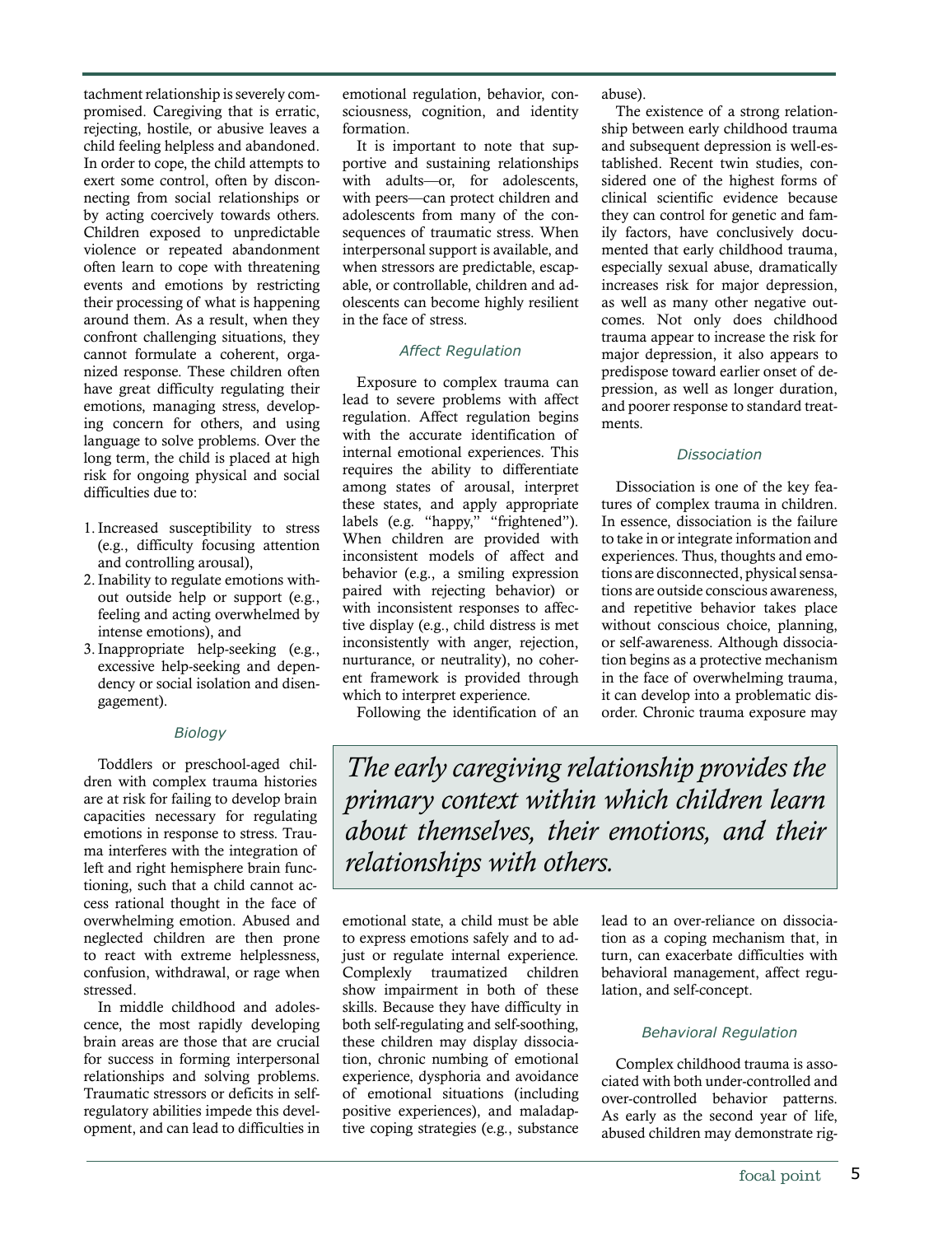idly controlled behavior patterns, including compulsive compliance with adult requests, resistance to changes in routine, inflexible bathroom rituals, and rigid control of food intake. Childhood victimization also has been shown to be associated with the development of aggressive behavior and oppositional defiant disorder.

 An alternative way of understanding the behavioral patterns of chronically traumatized children is that they represent children's defensive adaptations to overwhelming stress.

Children may reenact behavioral aspects of their trauma (e.g., through aggression, or self-injurious or sexualized behaviors) as automatic behavioral reactions to trauma reminders or as attempts to gain mastery or control over their experiences. In the absence of more advanced coping strategies, traumatized children may use drugs or alcohol in order to avoid experiencing intolerable levels of emotional arousal. Similarly, in the absence of knowledge of how to form healthy interpersonal relationships, sexually abused children may engage in sexual behaviors in order to achieve acceptance and intimacy.

#### *Cognition*

 Prospective studies have shown that children of abusive and neglectful parents demonstrate impaired cognitive functioning by late infancy when compared with nonabused children. The sensory and emotional deprivation associated with neglect appears to be particularly detrimental to cognitive development; neglected infants and toddlers demonstrate delays in expressive and receptive language development, as well as deficits in overall IQ. By early childhood, maltreated children demonstrate less flexibility and creativity in problemsolving tasks than same-age peers. Children and adolescents with a diagnosis of PTSD secondary to abuse or witnessing violence demonstrate deficits in attention, abstract reasoning, and problem solving.

 By early elementary school, maltreated children are more frequently referred for special education services. A history of maltreatment is asso-

ciated with lower grades and poorer scores on standardized tests and other indices of academic achievement. Maltreated children have three times the dropout rate of the general population. These findings have been demonstrated across a variety of trauma exposures (e.g., physical abuse, sexual abuse, neglect, and exposure to domestic violence) and cannot be accounted for by the effects of other psychosocial stressors such as poverty.



#### *Self-Concept*

 The early caregiver relationship has a profound effect on a child's development of a coherent sense of self. Responsive, sensitive caretaking and positive early life experiences allow a child to develop a model of self as generally worthy and competent. In contrast, repetitive experiences of harm and/or rejection by significant others and the associated failure to develop age-appropriate competencies are likely to lead to a sense of self as ineffective, helpless, deficient, and unlovable. Children who perceive themselves as powerless or incompetent and who expect others to reject and despise them are more likely to blame themselves for negative experiences and have problems eliciting and responding to social support.

 By 18 months, maltreated toddlers already are more likely to respond to self-recognition with neutral or negative affect than nontraumatized children. In preschool, traumatized children are more resistant to talking about internal states, particularly those they perceive as negative. Traumatized children have problems estimating their own competence. Early exaggerations of competence in preschool shift to significantly lowered estimates of self-competence by late elementary school. By adulthood, they tend to suffer from a high degree of self-blame.

# Family Context

 The family, particularly the child's mother, plays a crucial role in determining how the child adapts to experiencing trauma. In the aftermath of trauma, family support and parents' emotional functioning strongly mitigate the development of PTSD symptoms and enhance a child's capacity to resolve the symptoms.

 There are three main elements in caregivers' supportive responses to their children's trauma:

- 1. Believing and validating the child's experience,
- 2. Tolerating the child's affect, and
- 3. Managing the caregiver's own emotional response.

 When a caregiver denies the child's experiences, the child is forced to act as if the trauma did not occur. The child also learns she cannot trust the primary caregiver and does not learn to use language to deal with adversity. It is important to note that it is not caregiver distress per se that is necessarily detrimental to the child. Instead, when the caregiver's distress overrides or diverts attention away from the needs of the child, the child may be adversely affected. Children may respond to their caregiver's distress by avoiding or suppressing their own feelings or behaviors, by avoiding the caregiver altogether, or by becoming "parentified" and attempting to reduce the distress of the caregiver.

 Caregivers who have had impaired relationships with attachment figures in their own lives are especially vulnerable to problems in raising their own children. Caregivers with histories of childhood complex trauma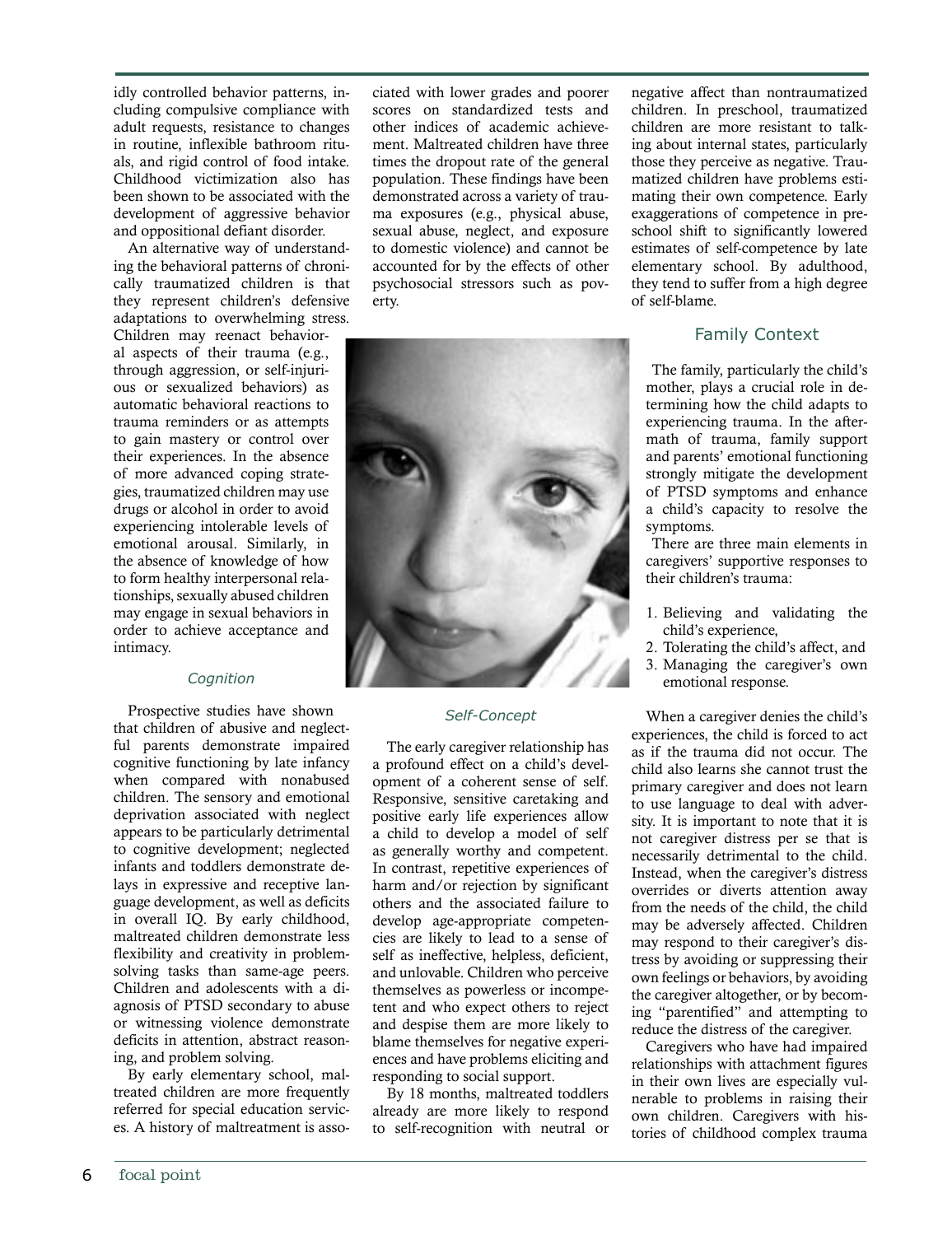may avoid experiencing their own emotions, which may make it difficult for them to respond appropriately to their child's emotional state. Parents and guardians may see a child's behavioral responses to trauma as a personal threat or provocation, rather than as a reenactment of what happened to the child or a behavioral representation of what the child cannot express verbally. The victimized child's simultaneous need for and fear of closeness also can trigger a caregiver's own memories of loss, rejection, or abuse, and thus diminish parenting abilities.

# Ethnocultural Issues

 Children's risk of exposure to complex trauma, as well as child and family responses to exposure, can also be affected by where they live and by their ethnocultural heritage and traditions. For example, war and genocide are prevalent in some parts of the world, and inner cities are frequently plagued with high levels of violence and racial tension. Children, parents, teachers, religious leaders, and the media from different cultural, national, linguistic, spiritual, and ethnic backgrounds define key traumarelated constructs in many different ways and with different expressions. For example, flashbacks may be "visions," hyperarousal may be "un ataque de nervios," and dissociation may be "spirit possession." These factors become important when considering how to treat the child.

#### Resilience Factors

 While exposure to complex trauma has a potentially devastating impact on the developing child, there is also the possibility that a victimized child may function well in certain domains while exhibiting distress in others. Areas of competence also can shift as children are faced with new stressors and developmental challenges. Several factors have been shown to be linked to children's resilience in the face of stress: positive attachment and connections to emotionally supportive and competent adults within the family or community, development of cognitive and self-regulation abilities, and positive beliefs about oneself and motivation to act effectively in one's environment. Additional individual factors associated with resilience include an easygoing disposition, positive temperament, and sociable demeanor; internal locus of control and external attributions for blame; effective coping strategies; a high degree of mastery and autonomy; special talents; creativity; and spirituality.

 The greatest threats to resilience appear to follow the breakdown of protective systems. This results in damage to brain development and associated cognitive and self-regulatory capacities, compromised caregiverchild relationships, and loss of motivation to interact with one's environment.

# Assessment and Treatment

 Regardless of the type of trauma that leads to a referral for services, the first step in care is a comprehensive assessment. A comprehensive assessment of complex trauma includes information from a number of sources, including the child's or adolescent's own disclosures, collateral reports from caregivers and other providers, the therapist's observations, and standardized assessment measures that have been completed by the child, caregiver, and, if possible, by the child's teacher. Assessments should be culturally sensitive and language-appropriate. Court evaluations, where required, must be conducted in a forensically sound and clinically rigorous manner.

 The National Child Traumatic Stress Network is a partnership of organizations and individuals committed to raising the standard of care for traumatized children nationwide. The Complex Trauma Workgroup of the National Child Traumatic Stress Network has identified six core components of complex trauma intervention:

1. *Safety:* Creating a home, school, and community environment in which the child feels safe and cared for.

- 2. *Self-regulation:* Enhancing a child's capacity to modulate arousal and restore equilibrium following disregulation of affect, behavior, physiology, cognition, interpersonal relatedness and self-attribution.
- 3. *Self-reflective information processing:* Helping the child construct self-narratives, reflect on past and present experience, and develop skills in planning and decision making.
- 4. *Traumatic experiences integration:* Enabling the child to transform or resolve traumatic reminders and memories using such therapeutic strategies as meaning-making, traumatic memory containment or processing, remembrance and mourning of the traumatic loss, symptom management and development of coping skills, and cultivation of present-oriented thinking and behavior.
- 5. *Relational engagement:* Teaching the child to form appropriate attachments and to apply this knowledge to current interpersonal relationships, including the therapeutic alliance, with emphasis on development of such critical interpersonal skills as assertiveness, cooperation, perspective-taking, boundaries and limit-setting, reciprocity, social em-